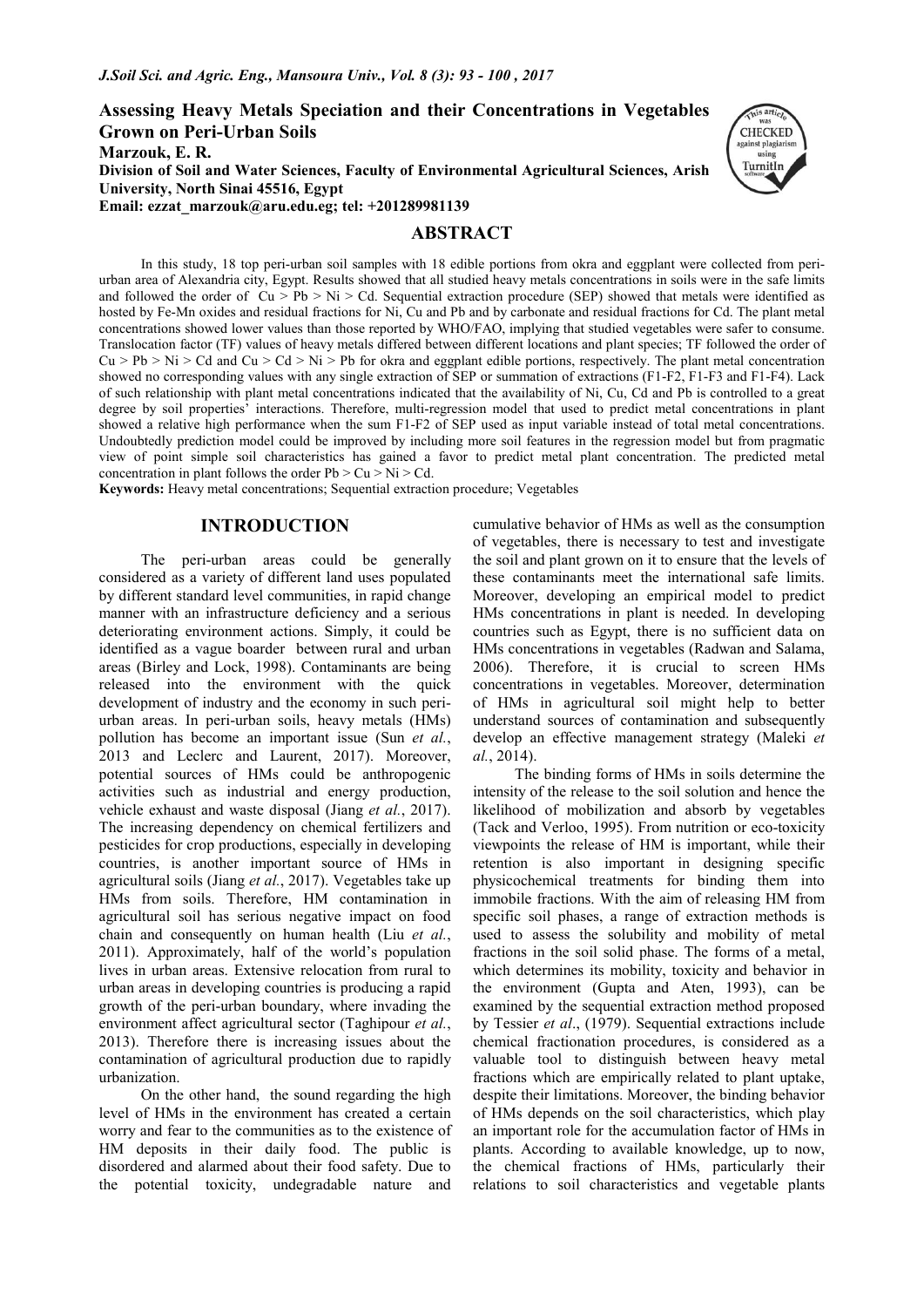#### *Marzouk, E. R.*

grown in peri-urban soils on Egypt have seldom been deliberated. Therefore, the objectives of this study are to: (i) investigate the chemical partition of heavy metals (Ni, Cu, Cd and Pb) of peri-urban soil samples using sequential extraction precoders (SEP), (ii) evaluate the translocation factor of HMs from soil to edible portions of some vegetable plants, (iii) determine whether metal plant concentration will equate to any single fraction of SEP, and (iv) develop a simple empirical model to predict metal concentrations in vegetable depending on different soil properties.

# **MATERIALS AND METHODS**

#### **1. Soil and plant sampling, preparation and chemical analysis**

Eighteen cultivated 'peri-urban' topsoil samples (0-30 cm) were collected from chosen locations around the international road between Alexandria and Rosetta cities, Egypt (between coordinates of 29° 58' 05.82" E, 31° 09' 03.69" N and 30° 12' 01.20" E, 31° 16' 01.53" N Fig. 1) in summer season, 2015. Soil samples were airdried and sieved to < 2 mm. Soil pH was determined in soil : water suspensions (1:2.5 ratio) using pH meter (Model pH 209, HANNA Instruments, Bedford, UK). Calcium carbonate (CaCO3, %) was measured using the Collins' Calcimeter method (Piper, 1954). Hydrometer method was used to determine the particle size distributions of the tested soil samples according to Gee and Bauder (1986). The general average of clay, silt, and sand fractions were  $41.3 \pm 9.02$ ,  $47.2 \pm 9.26$  and  $12.6 \pm 5.14$  %, respectively. Accordingly, the textures of studied soils were categorized (% from the total soil number,  $n = 18$ ) as 55.6% silty loam, 22.2 % sandy loam and 22.2 % loam. Ground soil samples of 200 mg was digested using 2.5 ml HF (40 %), 2.0 ml HNO3, 1.0 ml HClO4 and 2.5 ml H2O and stored for multi-element analysis. For vegetable plant samples, two species of plant samples were collected from the dominant plant types in the studied area; okra (*Abelmoschus esculentus* L.) and eggplant (*Solanum melongena* L.). Nine samples from each okra and eggplant edible portions were collected from fields at the same points used for soil sampling with a total number of 18 plant samples. The edible portions of okra and eggplant were washed with distilled water and then oven dried at 70 ºC for 72 hours. Fine ground plant samples of 200 mg was digested in pressurized PFA vessels in 6.0 ml of HNO3 with microwave heating (Anton Paar 'Multivalve' fitted with 48 - place carousel). Multielement analysis of Ni, Cu, Cd and Pb were carried out by ICP-MS (Model X-SeriesII, Thermo-Fisher Scientific, Bremen, Germany) on appropriate diluted soil and plant digests. The certified reference materials of NIST 2711 (Montana soil) and NIST 1573a (tomato leaves) were used for quality assurance (average recoveries for all measured metals were  $94 \pm 4\%$  and  $92 \pm 2$  for soil and plant samples, respectively); Analyses were run in triplicate and duplicate for soil and plant samples, respectively.





#### **2. Sequential extraction procedures, SEP**

Sequential chemical extraction was carried out following the method described by Li and Thornton (2001) which is modified from Tessier *et al*., (1979). This is a five step sequential extractions and it has been widely applied as a robust precoders (Atkinson *et al.*, 2011); The sequence of extraction was as follows: (i) Fraction 1 – 'Soluble and Exchangeable': 1 g soil was extracted for 20 min with 8 ml  $0.5$  M MgCl<sub>2</sub>, (ii) Fraction 2 – 'Carbonate bound': residual soil from step 1 was extracted with 8 ml 1 M Na-acetate (NaOAc; adjusted to pH 5 with HOAc), (iii) Fraction  $3 -$  'Bound to Fe/Mn oxides': the residue from step 2 was extracted with 20 ml  $0.04$  M NH<sub>2</sub>.OH.HCl in 25% (v/v) HOAc, (iv) Fraction 4 – 'Bound to organic matter': the residue from step 3 was extracted with 3 ml  $0.02$  M HNO<sub>3</sub>, 5 ml 30%  $H_2O_2$ , 3 ml  $H_2O_2$  and 5 ml 3.2 M NH<sub>4</sub>OAc, and (v) Fraction 5 – 'Residual': the residual fraction was calculated by differences from the total metal concentration.

#### **3. Translocation factor, TF**

Translocation factors (TF) of HMs from soil to vegetables' edible portion were calculated according to Li *et al*., (2012) as follows:

# $TF = \frac{c_{plan} }{c_{soil}}$



Where  $C_{\text{planet}}$  and  $C_{\text{solid}}$  represents HM concentration (mg kg<sup>-1</sup>) in plants and soil on dry basis, respectively.

# **4. Multi-regression model for predicting metal plant concentration from different soil properties**

Multiple regression models were used to predict the metal concentration in plant (mg  $kg^{-1}$ ) from soil pH,

% CaCO<sub>3</sub> and either total metal content  $(M_T)$  or extracted by the summation of F1 and F2 ( $M_F$ ) of SEP (Eq 2).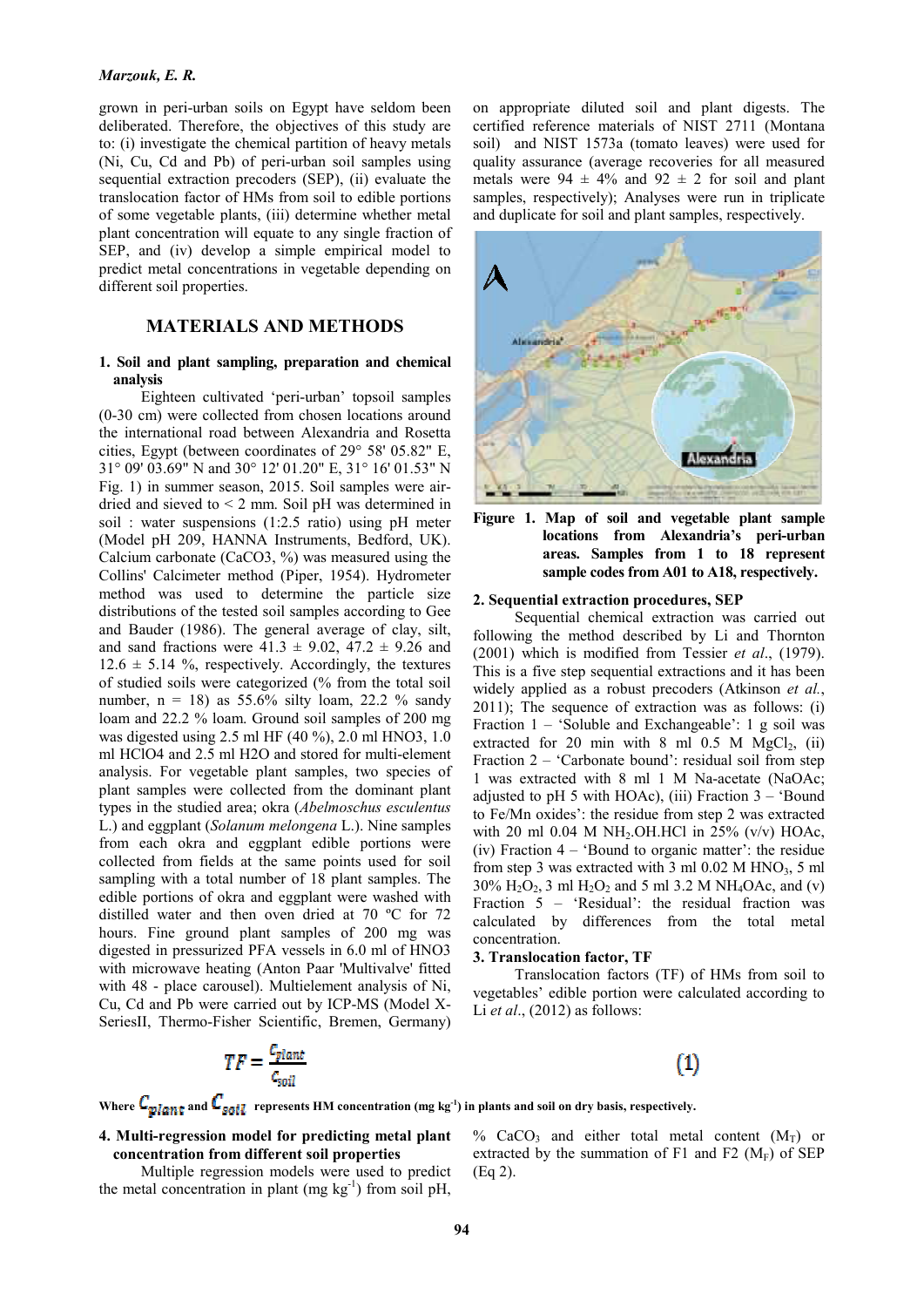$$
M_{\text{Plant}} = k1 + k2(pH) + k3(\%CaCO_3) + k4(M_{\text{TorF}})
$$
 (2)

**Where the regression coefficients (k1, k2, k3 and k4; can be positive or negative), were optimized using Minitab statistical software (Minitab® 17.1.0). The overall goodness fit for all measured and modelled values was determined based on determination**  coefficient  $(R^2)$ , Pearson coefficient  $(r)$  and the residual standard deviation  $(RSD)$  (Eq 3):

RSD = 
$$
\sqrt{\frac{1}{n-c} \sum_{i=1}^{n} (M_i \cdot P_i)^2}
$$

Where  $M_i$  and  $P_i$  are the measured and predicted values of metal plant concentration (mg kg<sup>-1</sup>), n is the number of the observed values (n **= 18) and c is the number of regression coefficients in equation 2 (typically 4).**

## **RESULTS AND DISCUSSION**

#### **1. General soil characteristics**

Mean, median, standard deviation, and minimum and maximum values of soil Ni, Cu, Cd, Pb concentrations,  $pH$  and  $CaCO<sub>3</sub>$  for samples collected from okra and eggplant fields are summarized in Table 1. Soils reaction (pH) values ranged from 7.25 to 8.64 with a mean value of  $7.91 \pm 0.45$  and  $7.62$  to 8.11 with a mean value of  $7.81 \pm 0.15$  for from okra and eggplant growing soils, respectively. This may be associated with a relatively high soil content of  $CaCO<sub>3</sub>$  (average = 26.1)  $\pm$  12.8 and 15.4  $\pm$  4.82 % for okra and eggplant growing soil samples, respectively). The closeness of pH median value to mean value implies the narrow range of soil pH in the whole dataset.

Soil metal concentrations ranged from 17.9 to 54.9, 24.1 to 149, 0.594 to 1.012 and 21.9 to 88.4 mg kg <sup>1</sup> for Ni (mean concentration, mg  $kg^{-1} = 37.8$ ), Cu (50.6), Cd (0.692) and Pb (39.4), respectively, in okra growing soil samples. However, the eggplant growing soil metal concentrations ranged from 21.7 to 50.5, 21.0 to 52.8, 0.607 to 0.825 and 24.2 to 84.0 mg kg<sup>-1</sup> for Ni (mean concentration, mg  $kg^{-1} = 34.9$ ), Cu (38.1), Cd

(0.668) and Pb (43.9), respectively. The T-paired test showed that there is no significant difference between all soil characteristics collected from okra and eggplant growing soils ( $p > 0.05$ ). Although average % CaCO<sub>3</sub> showed a relative high value in okra growing soil samples (26.1%) compare with eggplant growing soil samples (15.4%), this was statistically insignificant (T value = 2.14;  $p = 0.065$ ).

 $\bf(3)$ 

Significant correlation coefficient has been found between Ni and Cu ( $r = 0.56$ ;  $p = 0.015$ ) suggesting their probable common origin such as co-association with calcareous minerals  $CaCO<sub>3</sub>$  or apatites  $(Ca<sub>10</sub> (PO<sub>4</sub>)$  $(OH)$ <sub>2</sub> or possibly partly an anthropogenic source, Cu and Cd (r = 0.75; p = 0.0001), Cu and Pb (r = 0.67; p = 0.03) suggesting their geochemical association with common soil component (e.g. organic matter or oxyhydroxides phase) (Narwal *et al.*, 1999). The result of the present study stated that the level of HMs in soil was much lower than those reported by Kabata-Pendias and Pendias (1992). The general sequence of HMs in the whole dataset was found in the order of  $Cu > Pb > Ni >$ Cd.

**Table 1. Descriptive statistical analysis for soil metal concentrations (mg kg<sup>-1</sup>), soil pH and % CaCO<sub>3</sub> (n = 18) in okra and eggplant growing soils.** 

|                           | Okra growing soils |      |       |      |      |                   | <b>Eggplant growing soils</b> |      |       |      |      |                   |
|---------------------------|--------------------|------|-------|------|------|-------------------|-------------------------------|------|-------|------|------|-------------------|
|                           |                    | ∪u   | €d∴   | Pb   | pН   | CaCO <sub>3</sub> | Ni                            | Сu   | Cd    | Pb   | pН   | CaCO <sub>3</sub> |
| Mean                      | 37.8               | 50.6 | 0.692 | 39.4 | ' 91 | 26.1              | 34.9                          | 38.  | 0.668 | 43.9 | 7.81 | 15.4              |
| Median                    | 45.0               | 37   | 0.657 | 37.7 | 7.92 | 23.3              | 37.2                          | 39.3 | 0.642 | 41.2 | 7.79 | 15.9              |
| <b>Standard Deviation</b> | 15.1               | 38.  | 0.128 | 20.2 | 0.45 | 12.8              | 8.82                          | 9.96 | 0.065 |      | 0.15 | 4.82              |
| Minimum                   | 17.9               | 24.1 | 0 594 | 21.9 | 7.25 | 8.54              | 217                           |      | 0.607 | 24.2 | 7.62 | 9.18              |
| Maximum                   | 54.9               | 49   | .012  | 88.4 | 8.64 | 50.5              | 50.5                          | 52.8 | 0.825 | 84.0 | 8.11 | 24.9              |

#### **2. Metal speciation by sequential extraction procedures**

Figure 2 shows metal speciation by SEP classified according to grown vegetable plants. The general pattern of all metals distribution in different soil fractions (F1-F5) were similar for most soil samples with few exceptions such as Cu in sample A04 and Pb in samples A09 and A11 (Fig 2). The general average results showed that Ni was mainly associated with residual (F5) and Fe-Mn oxide (F3) fractions making up 72.8 % and 17.0 %, respectively. Exchangeable (F1) was the lowest, only accounting for 0.46 %. The percentage of organic (F4) and carbonate (F2) are 8.01 % and 1.66 %, respectively. The proportion of Ni fractions follows the order: residual > Fe-Mn oxides > organic > carbonate > exchangeable. The percentage of the soil Cu in exchangeable (F1), carbonate (F2), Fe-Mn oxides (F3) and organic (F4) fractions were 0.139, 1.38, 10.9 and 8.78 %, respectively. Most of the Cu which is 87.8 % was associated with the residual fraction. The amount of Cu in each fraction follows the order: residual > Fe-Mn oxide > organic > carbonate > exchangeable. Cadmium is mainly associated with residual (F5) and carbonate fraction (F2) fraction making up  $77.1 \%$  and  $12.5 \%$ , respectively. Exchangeable (F1) is the lowest, only accounting for 1.17 %. The percentage of Fe-Mn oxide (F3) and organic (F4) are 5.82 % and 3.39 %, respectively. The proportion of Cd fractions follows the order: residual > carbonate > Fe-Mn oxide > organic > exchangeable. The percentage of the soil Pb in exchangeable (F1), carbonate (F2), Fe-Mn oxides (F3) and organic (F4) fractions are 0.07 %, 7.77 %, 21.9 and 3.62 %, respectively. Most of the Pb 66.6 % is present in the residual fraction. The amount of Pb in each fraction follows the order: residual  $>$  Fe-Mn oxide  $>$  carbonate  $>$ organic > exchangeable.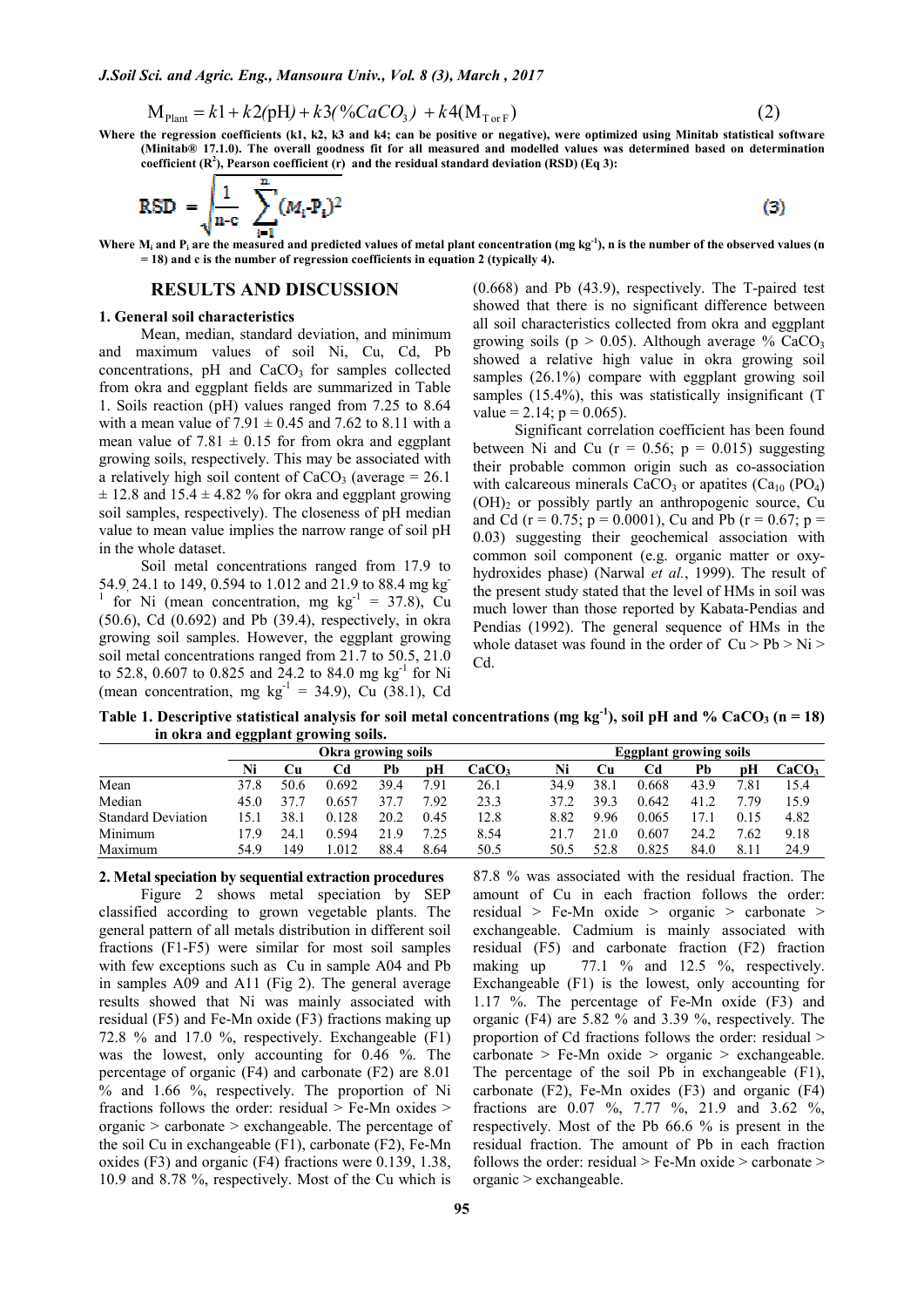# *Marzouk, E. R.*

It is well known that the concentration of total metals does not provide sufficient information into their bioavailability. Therefore, availability of metals strongly depend on their different binding forms or specific chemical speciation (Marzouk *et al.*, 2011). Accordingly, knowledge gained from SEP for the studied metals was necessary to assess their bioavailable fractions. Exchangeable, carbonate bound, Fe and Mn oxide-bound, organic-bound, and residual forms were usually distinguished as the chemical species of soil HMs (Lu *et al.*, 2003). Generally, the solubility and bioavailability decreases in the first fraction to the last one (F1 > F2 > F3 > F4 > F4) (Lu *et al.*, 2003).



**Figure 2. Proportion (%) of different fractions of soil Ni, Cu, Cd and Pb classified according to the grown plants (Okra and Eggplant) extracted by SEP; exchangeable (F1), carbonate (F2), Fe-Mn oxides (F3), organic (F4) and residual (F5).** 

# **3. Total metal concentration in plant edible parts**

Descriptive statistical analyses data were presented in Table 2. Mean Ni concentration showed higher concentration in okra fruit  $(0.547 \pm 0.433 \text{ mg kg})$ <sup>1</sup> DM (dry matter)) than that of eggplant one (0.248  $\pm$  $0.143$  mg kg<sup>-1</sup> DM). The Ni concentrations ranged from 0.161 to 1.39 and 0.104 to 0.545 mg  $kg^{-1}$  DM for okra and eggplant, respectively. The mean value of Cu concentrations were  $1.46 \pm 1.16$  and  $0.876 \pm 0.433$  mg  $kg<sup>-1</sup>$  DM for okra and eggplant, respectively. Copper concentrations ranged from 0.241 to 3.70 and 0.432 to 1.77 mg kg-1 DM for okra and eggplant, respectively. Regarding Cd and Pb, they pose higher concentrations in okra than eggplant as mentioned for Ni and Cu. The mean concentrations of Cd were  $0.0148 \pm 0.00785$  and  $0.0139 \pm 0.0034$  mg kg<sup>-1</sup> DM for okra and eggplant, respectively. However, mean Pb concentrations were  $1.16 \pm 1.02$  and  $0.262 \pm 0.218$  mgkg<sup>-1</sup> DM for okra and eggplant, respectively (one outlier value was removed from okra plant). Cadmium concentrations ranged from 0.00365 to 0.269 and 0.0101 to 0.022 mg kg<sup>-1</sup> DM for

okra and eggplant, respectively. Lead concentrations ranged from  $0.265$  to  $3.27$  and  $0.059$  to  $0.766$  mg kg<sup>-1</sup> DM for okra and eggplant, respectively.

**Table 2. Descriptive statistical analyses for metal concentrations (mg kg-1 DM) in edible parts of okra and eggplant collected from studied soils.** 

|                                                      |    |             | Okra                                          | Eggplant |    |    |    |    |  |
|------------------------------------------------------|----|-------------|-----------------------------------------------|----------|----|----|----|----|--|
|                                                      | Ni | $_{\rm Cu}$ | Cd                                            | Ph       | Ni | Cu | Cd | Ph |  |
| Mean                                                 |    |             | 0.547 1.46 0.0148 1.16 0.2480.8760.01390.262  |          |    |    |    |    |  |
| Median                                               |    |             | 0.430 1.42 0.0165 0.91 0.2850.6740.01350.190  |          |    |    |    |    |  |
| Standard                                             |    |             | 0.433 1.16 0.00785 1.02 0.1430.4330.00340.218 |          |    |    |    |    |  |
| Deviation                                            |    |             |                                               |          |    |    |    |    |  |
| Minimum 0.1610.2410.003650.265 0.1040.4320.01010.059 |    |             |                                               |          |    |    |    |    |  |
| Maximum 1.39 3.70 0.0269 3.27 0.545 1.77 0.022 0.766 |    |             |                                               |          |    |    |    |    |  |

Generally speaking, it was found that the overall concentrations of Ni, Cu, Cd and Pb in okra and eggplant edible portions were below the permissible limits according to World Health Organization (WHO)/Food and Agricultural Organization (FAO) and European Union (EU) safe limits (European Union,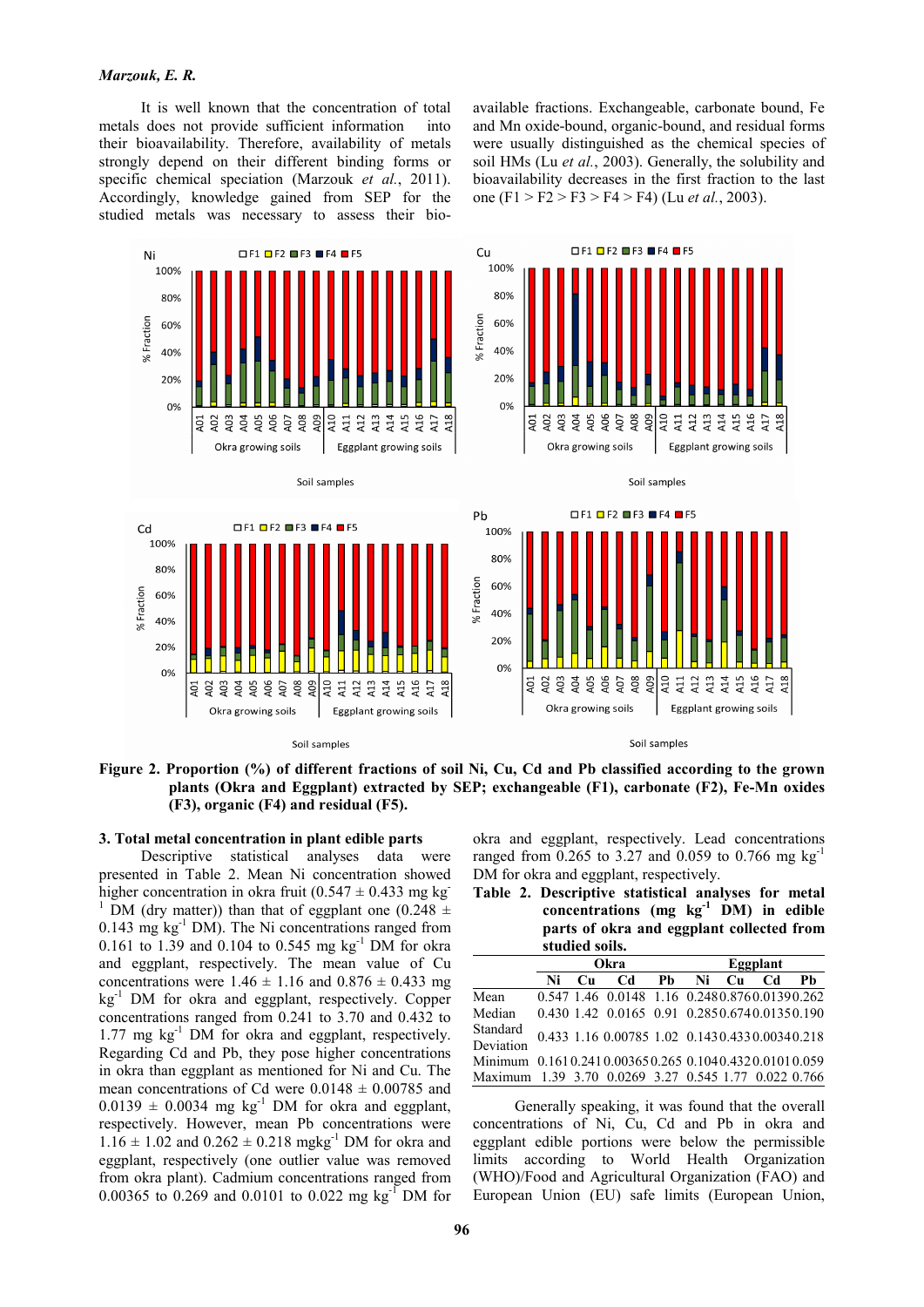2006 and WHO/FAO, 2007). The permissible limits reported by WHO/FAO and EU, in mg  $kg^{-1}$  DM, are: Cu  $(40.0)$ , Cd  $(0.2)$  and Pb  $(5.0)$  as reported by WHO/FAO and Ni (2.3) as reported by EU. The results indicated that no risk exists from consumption of okra and eggplant edible portions. The present results were in agreement with Radwan and Salama (2006). The authors undertook a market basket survey with the aim to assess the levels of Pb, Cd, Cu and Zn in various fruits and vegetables sold in Egyptian markets. They found that HMs in plants were below the safe levels and safe for consumers.

Many studies have demonstrated the importance of soil pH (Thakur *et al.*, 2016 and Zaki *et al.*, 2017) in determining metal bioavailable in soil. Correlation coefficient showed no significant relationship between plant metal concentrations and soil pH. This was probably because of the narrow range of soil pH values  $(7.25 - 8.64)$ . However, CaCO<sub>3</sub> showed a significant negative  $(p \leq 0.05)$  relationship with metal plant concentration of Ni  $(r = -0.46)$ . Different soil characteristics may affect metal plant concentration instead of a single parameter (Marzouk *et al.*, 2013).

All metal concentrations in plants showed no corresponding value or significant relationship with any single extraction of SEP even exchangeable one. The obtained data are in agreement with the results of Roy and McDonald (2015). This finding suggests that some of the bound (non-residual; F1 to F4) phases are sufficiently occluded in all SEP fractions where the available metal pool to plant could be distributed among different fractions. In this context, the summation of F1- F2, F1-F3 and F1-F4 (non-residual fraction) showed a poor correlation with plant metal concentration. This might suggest that the metals availability are more likely controlled by the source of metal rather than soil properties, particularly in such studied peri-urban area as it considered a sink for contamination produced from the activities of population of Alexandria city (the second highest populated city in Egypt).

#### **4. Translocation factor (TF) of metals from soil to plant**

Variations in TF among different vegetables may refer to variation of metals concentrations in soils and their concentrations in different vegetables (Cui *et al.*, 2004). The metal TF in plants (dry weight basis) is used to describe the extent of accumulation of a compound in an identified biological system. Figure 3 presents the TF values of the metals in the consumed parts of the studied plants. The values (with mean) of TF for heavy metals including Ni, Cu, Cd and Pb for vegetables were ranged from 0.0035 to 0.0534 (0.019), 0.036 to 0.13 (0.045), 0.005 to 0.032 (0.022) and 0.007 to 0.16 (0.047) for okra, respectively. However for eggplant, the TF values for HMs (Ni, Cu, Cd and Pb) were ranged (with mean) from 0.0028 to 0.015 (0.007), 0.0097 to 0.038 (0.023), 0.016 to 0.032 (0.021) and 0.0012 to 0.016 (0.006), respectively. It seems that okra plant absorb higher HMs concentrations than that of eggplant (Fig 3). The trend of TF for the studied heavy metals in okra edible portion were in the order of  $Cu > Pb > Ni > Cd$  while the trend

of TF for studied heavy metals in eggplant edible portion were in the order of  $Cu > Cd > Ni > Pb$ .

Correlation coefficient between TF values for all metals and soil pH showed positive but very poor correlation for Ni (r = 0.27; p = 0.27), Cd (r = 0.35; p = 0.16) and Pb ( $r = 0.05$ ;  $p = 0.83$ ). However, a significant positive value has been observed with Cu  $(r = 0.59; p =$ 0.01). The soil-to-plant transfer factor is the probably the product of two conflicting processes. On the one hand, metal solubility decrease as under higher pH values and so one might expect the transfer to decrease as pH value rises. On the other hand, as pH increases proton competition for uptake decreases and so it might be expected that metal uptake would increase. Therefore, the overall soil-to-plant transfer factor should show a fairly conservative, and unpredictable, relationship with soil pH (Sparks, 2003).





# **5. Multiple regression model to predict metal concentrations in plants**

Most studies focus on trying to quantify the solid-phase reservoir of available metal. For example, total metal concentration still be used in defining the regulations in most countries as a simple proxy of hazard in contaminated soils. However, total metal load takes no account of the soil characteristics that modify the bio-availability of metal pollutants in contaminated soils such as pH, for example. The total metal content of soil, defiantly, will include metal species that are not directly available to plants (Zhang *et al.*, 2001) although good correlations between total metal content and bioavailability was reported (Marzouk, 2012).

It has been suggested that the sum of the first two SEP fractions (F1-F2), may be considered 'available to plants' or 'potentially labile' (see Ahnstrom and Parker, 2001 and references therein). Therefore, predicting metal concentrations in plant utilizing both total metal content or the sum of F1-F2 was performed including simple soil characteristic such as soil pH and CaCO3 content.

Multiple regression models were used to predict metal concentration in plants from soil properties (Equation 2). Approximately 16 %, 38 %, 32% and 70 % of the variability in metal plant concentration values for Ni, Cu, Cd and Pb, respectively, were explained by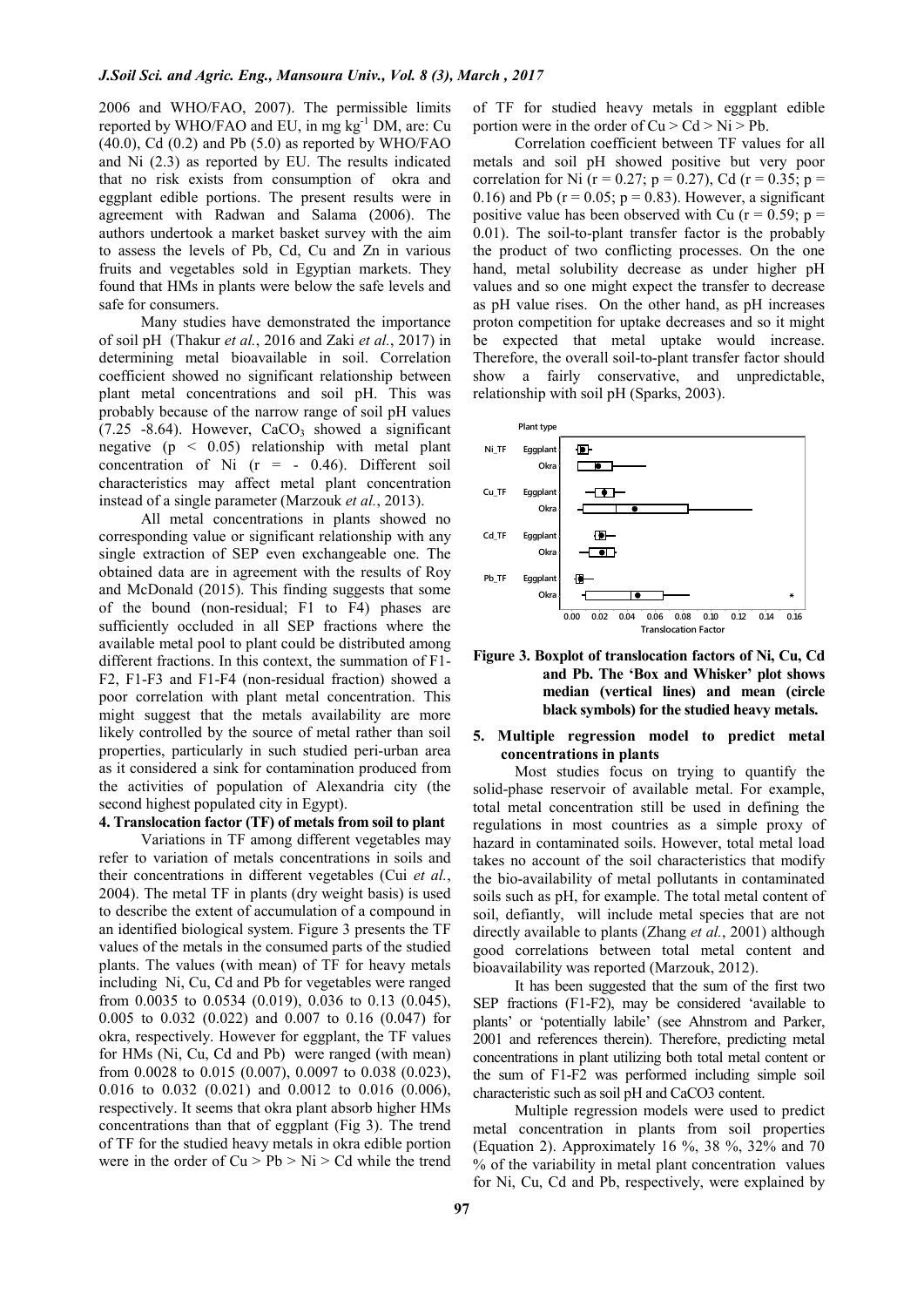the differences in soil pH,  $%$  CaCO<sub>3</sub> and total metal  $(M_T)$  content (see  $R^2$  in Table 2). However, the summation of F1-F2 from SEP was substitute the total metal concentrations. Approximately 26%, 39%, 37% and 73% of the variability in metal plant concentration values for Ni, Cu, Cd and Pb, respectively, were explained by the differences in soil pH,  $%$  CaCO<sub>3</sub> and F1-F2 ( $M_F$ ) concentrations (see R<sup>2</sup> in Table 3). This substitution relatively improved the prediction model for all metal concentrations in plant. Lead predication model showed the highest significant ( $p < 0.01$ ) correlation coefficient between measured and modeled values using  $Pb_T$  (r = 0.67) and  $Pb_F$  (r = 0.64) in the regression model. Figure 4 shows the closeness of

measured to predicted Pb concentration to 1:1 line; this model was plotted in Figure 4 to demonstrate the good agreement between measured and modeled values. Poor prediction performance for Ni and to some extend for Cu and Cd my imply anthropogenic sources of these metals. Previous researchers have mainly focused on prediction of metal solubility as a proxy of available metal pool. For example, Gray and McLaren (2006) used basic soil properties (pH, total carbon and total metal content) to predict 50% of Cd 'solubility' in a wide range of soils according to the variation of pH, total carbon and total Cd content.

**Table 3. Multiple regression coefficients (k1, k2, k3 and k4; Eq. 2), RSD values, determination coefficient (R<sup>2</sup> ) and correlation coefficients (Pearson r value, predicted vs measured), for multiple regression of either total**  metal concentration (e.g. Ni<sub>T</sub>) or F1+F2 (e.g.Ni<sub>F</sub>) of SEP against plant metal concentration, (n = 18). **Equations were applied to a single dataset (all data regardless the plant species). Figures in the brackets represent probability.** 

|                       | Regression coefficients and goodness of fit parameters $(RSD, R2$ and r value) |                          |                 |          |            |           |           |                 |  |
|-----------------------|--------------------------------------------------------------------------------|--------------------------|-----------------|----------|------------|-----------|-----------|-----------------|--|
| <b>Parameters</b>     | Ni <sub>T</sub>                                                                | $\mathrm{Ni}_\mathrm{F}$ | Cu <sub>T</sub> | $Cu_F$   | $Cd_T$     | $Cd_F$    | $Pb_T$    | Pb <sub>F</sub> |  |
| K1                    | $-2.92$                                                                        | $-2.64$                  | $-7.03$         | $-6.51$  | $-0.0869$  | $-0.0032$ | 6.070     | 2.24            |  |
| (intercept)           | (0.201)                                                                        | (0.199)                  | (0.201)         | (0.243)  | (0.075)    | (0.942)   | (0.508)   | (0.803)         |  |
| K2                    | 0.384                                                                          | 0.457                    | 0.94            | 0.873    | 0.00955    | 0.0026    | $-0.810$  | $-0.40$         |  |
| (pH)                  | (0.166)                                                                        | (0.092)                  | (0.161)         | (0.205)  | (0.067)    | (0.606)   | (0.469)   | (0.717)         |  |
| K <sub>3</sub>        | 0.01                                                                           | 0.0036                   | 0.0436          | 0.0464   | $-0.00001$ | $-0.0001$ | 0.0942    | 0.0913          |  |
| $(CaCO_3, %$          | (0.98)                                                                         | (0.648)                  | (0.028)         | (0.021)  | (0.930)    | (0.794)   | (0.007)   | (0.009)         |  |
| K4                    | 0.0031                                                                         | $-0.817$                 | $-0.0023$       | $-0.220$ | 0.0388     | $-0.023$  | $-0.0165$ | 0.004           |  |
| $(Metal, mg kg^{-1})$ | (0.714)                                                                        | (0.182)                  | (0.765)         | (0.647)  | (0.028)    | (0.794)   | (0.413)   | (0.984)         |  |
| <b>RSD</b>            | 0.351                                                                          | 0.330                    | 0.781           | 0.778    | 0.0053     | 0.0064    | 1.308     | 1.341           |  |
| $R^2$                 | 0.163                                                                          | 0.259                    | 0.380           | 0.386    | 0.323      | 0.356     | 0.703     | 0.729           |  |
| Correlation           | 0.404                                                                          | 0.510                    | 0.617           | 0.621    | 0.568      | 0.189     | 0.665     | 0.644           |  |
| (r)                   | (0.097)                                                                        | (0.031)                  | (0.006)         | (0.006)  | (0.014)    | (0.453)   | (0.003)   | (0.004)         |  |

Soil carbonate content (as  $%$  CaCO<sub>3</sub>) was a significant parameter in the prediction model in case of predicting Cu and Pb concentrations in plants (see bold values in Table 3). This finding suggests that portion of sorbed Cu and Pb into  $CaCO<sub>3</sub>$  is labile. In general, the levels of bioavailable metal in soil is controlled by

several interactive complex factors, such as pH, organic matter (OM), cation exchange capacity (CEC), etc (Hernandez *et al.*, 2003). More importantly pH, would be the most dominant factor that affect metal lability to plants (Maleki *et al.*, 2014).



**Figure 4. Modeled against measured values of Pb concentration in vegetable; (a) using total Pb**  $(\mathbf{Pb_T})$  **and (b)** the sum of F1-F2 of SEP  $(Pb_F)$  as input variables to the regression model (Equation 2). Dash line **represents 1:1 relationship.** 

However, it was unexpected to find no significant effects of soil pH on metal plant concentration. This might be explained by a very narrow range of the soil pH as mentioned before. It is believable to improve the prediction model by including more soil properties (such as clay fraction, OM, CEC, soluble metals in soil pore water) in the regression equation but we intend to use a very simple parameters to predict metal plant concentrations. The predicted metal concentrations in plant follows the order  $Pb > Cu > Ni > Cd$ .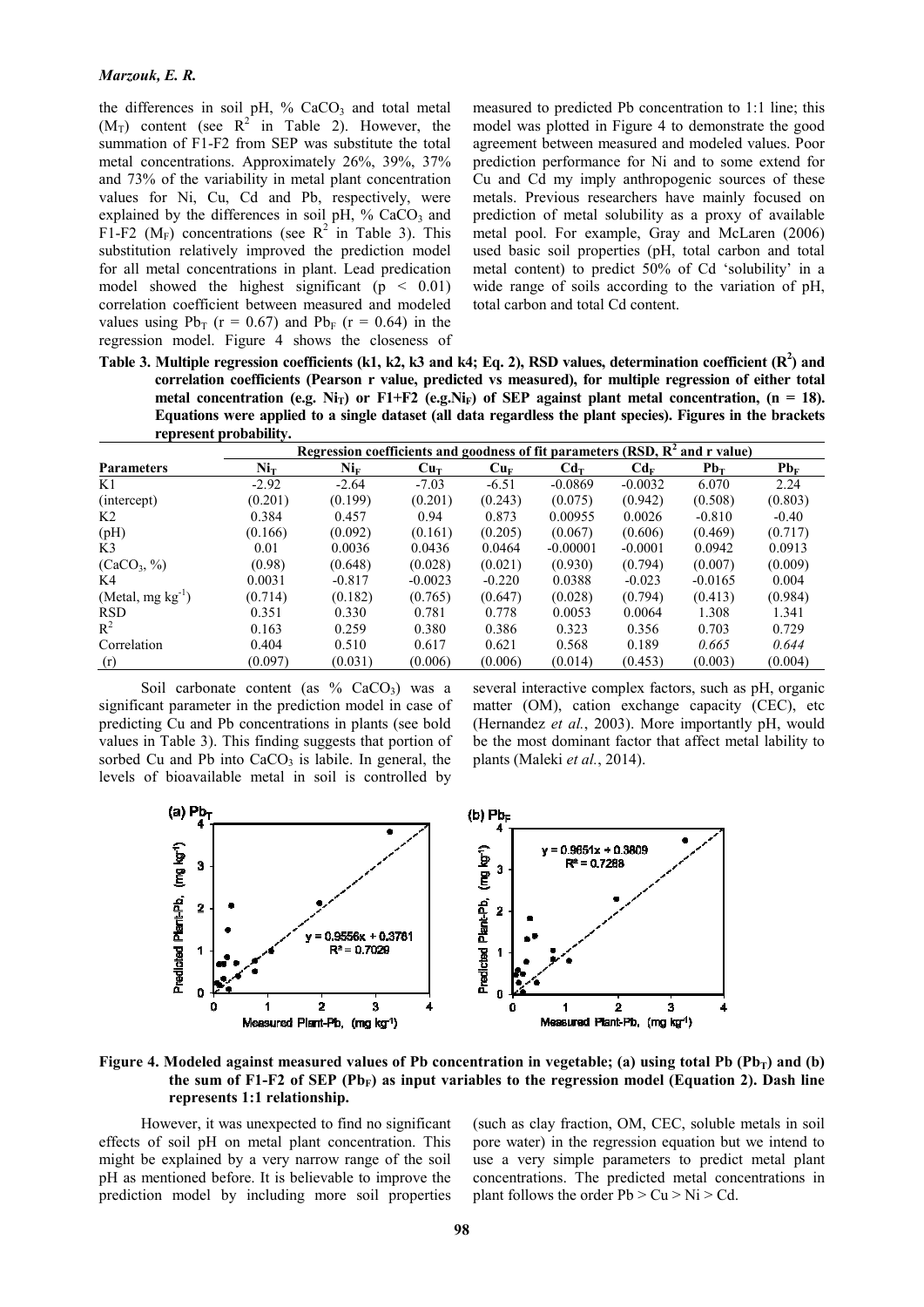# **CONCLUSION**

Interactions between soil, plant and HMs require sufficient information to understand the factors that govern this relationship. The peri-urban soils in the current study are not contaminated by HMs (Ni, Cu, Cd and Pb) and thereby the vegetable plants grown in. The major proportion of HMs in the studied soils was associated by residual, non-available, fraction followed by Fe-Mn oxides for Ni, Cu and Pb and by carbonate phase for Cd. Although TF values showed higher levels in okra plant comparing with eggplant, the estimated TF values were in the safe levels. This finding implies that okra plants have the potential ability to absorb HMs in their edible portion. Moreover, no single or sum of SEP's fraction was correlated with metal concentration in plants. This might be suggested that the metals availability are more likely controlled by the source of metal rather than soil properties or by a complex combination of soil properties. Therefore, the first two fractions of SEP (F1+F2) was used as a proxy of potential available metal pool in predicting metal plant concentration in combination with soil pH and CaCO3 content (%).The prediction results demonstrated that model based on total metal content are relatively less successful than those based on F1+F2. Better predictions for Pb  $(R2 = 0.73)$  were obtained. It is possible that such multiple regression models used to predict metal plant concentration could be improved by including more soil variables. However, from a pragmatic point of view, it is perhaps preferable that prediction should involve only fairly simple soil properties that are performed in a soil laboratory routine work.

# **REFERENCES**

- Ahnstrom, Z. A. S. and D. R. Parker (2001). Cadmium reactivity in metal-contaminated soils using a coupled stable isotope dilution-sequential extraction procedure. Environmental Science & Technology*,* 35: 121-126.
- Atkinson, N. R., E. H. Bailey, A. M. Tye, N. Breward and S. D. Young (2011). Fractionation of lead in soil by isotopic dilution and sequential extraction. Environmental Chemistry*,* 8: 493-500.
- Birley, M. H. and K. Lock (1998). Health and periurban natural resource production. Environment and Urbanization*,* 10: 89-106.
- Cui, Y.-J., Y.-G. Zhu, R.-H. Zhai, D.-Y. Chen, Y.-Z. Huang, Y. Qiu and J.-Z. Liang (2004). Transfer of metals from soil to vegetables in an area near a smelter in Nanning, China. Environment International*,* 30: 785-791.
- European Union (2006). Commission Regulation (EC) No. 1881/2006 of19 December 2006 setting maximum levels for certain contaminants in foodstuffs, Off. J. Eur. Union, L364, 5.
- Gee, G. and J. Bauder (1986). Particle-size analysis. In: Klute, A. (ed.) Methods of soil analysis. Part 1. 2 nd ed. Madison, WI: ASA, SSSA.
- Gray, C. and R. McLaren (2006). Soil Factors Affecting Heavy Metal Solubility in Some New Zealand Soils. Water, Air, & amp; Soil Pollution, 175: 3-14.
- Gupta, S. K. and C. Aten (1993). Comparison and Evaluation of Extraction Media and Their Suitability in a Simple Model to Predict the Biological Relevance of Heavy Metal Concentrations in Contaminated Soils. International Journal of Environmental Analytical Chemistry*,* 51: 25-46.
- Hernandez, L., A. Probst, J. L. Probst and E. Ulrich (2003). Heavy metal distribution in some French forest soils: evidence for atmospheric contamination. Science of the Total Environment*,* 312: 195-219.
- Jiang, Y., S. Chao, J. Liu, Y. Yang, Y. Chen, A. Zhang and H. Cao (2017). Source apportionment and health risk assessment of heavy metals in soil for a township in Jiangsu Province, China. Chemosphere*,* 168: 1658-1668.
- Kabata-Pendias, A. and H. Pendias (1992). Trace Elements in Soil and Plants CRC. Boca Raton, 365.
- Leclerc, A. and A. Laurent (2017). Framework for estimating toxic releases from the application of manure on agricultural soil: National release inventories for heavy metals in 2000–2014. Science of The Total Environment.
- Li, Q., Y. Chen, H. Fu, Z. Cui, L. Shi, L. Wang and Z. Liu (2012). Health risk of heavy metals in food crops grown on reclaimed tidal flat soil in the Pearl River Estuary, China. Journal of Hazardous Materials*,* 227–228: 148-154.
- Li, X. D. and I. Thornton (2001). Chemical partitioning of trace and major elements in soils contaminated by mining and smelting activities. Applied Geochemistry*,* 16: 1693-1706.
- Liu, P., H.-j. Zhao, L.-l. Wang, Z.-h. Liu, J.-l. Wei, Y. q. Wang, L.-h. Jiang, L. Dong and Y.-f. Zhang (2011). Analysis of Heavy Metal Sources for Vegetable Soils from Shandong Province, China. Agricultural Sciences in China*,* 10: 109-119.
- Lu, Y., Z. Gong, G. Zhang and W. Burghardt (2003). Concentrations and chemicals speciation's of Cu, Zn, Pb, and Cr of urban soils in Nanjing, China. Geoderma*,* 115: 101–111.
- Maleki, A., H. Amini, S. Nazmara, S. Zandi and A. H. Mahvi (2014). Spatial distribution of heavy metals in soil, water, and vegetables of farms in Sanandaj, Kurdistan, Iran. Journal of Environmental Health Science and Engineering*,* 12: 136.
- Marzouk, E. (2012). *Using multi-element stable isotope dilution to quantify metal reactivity in soil.* PhD, University of Nottingham.
- Marzouk, E. R., S. R. Chenery and S. D. Young (2011). Using Multi-element Stable Isotope Dilution to Quantify Metal Reactivity in Contaminated Soils. Proceedings of the  $11<sup>th</sup>$  international conference on the biogeochemistry of trace elements. ICOBTE,Congress Center, Florence, Italy p 670.